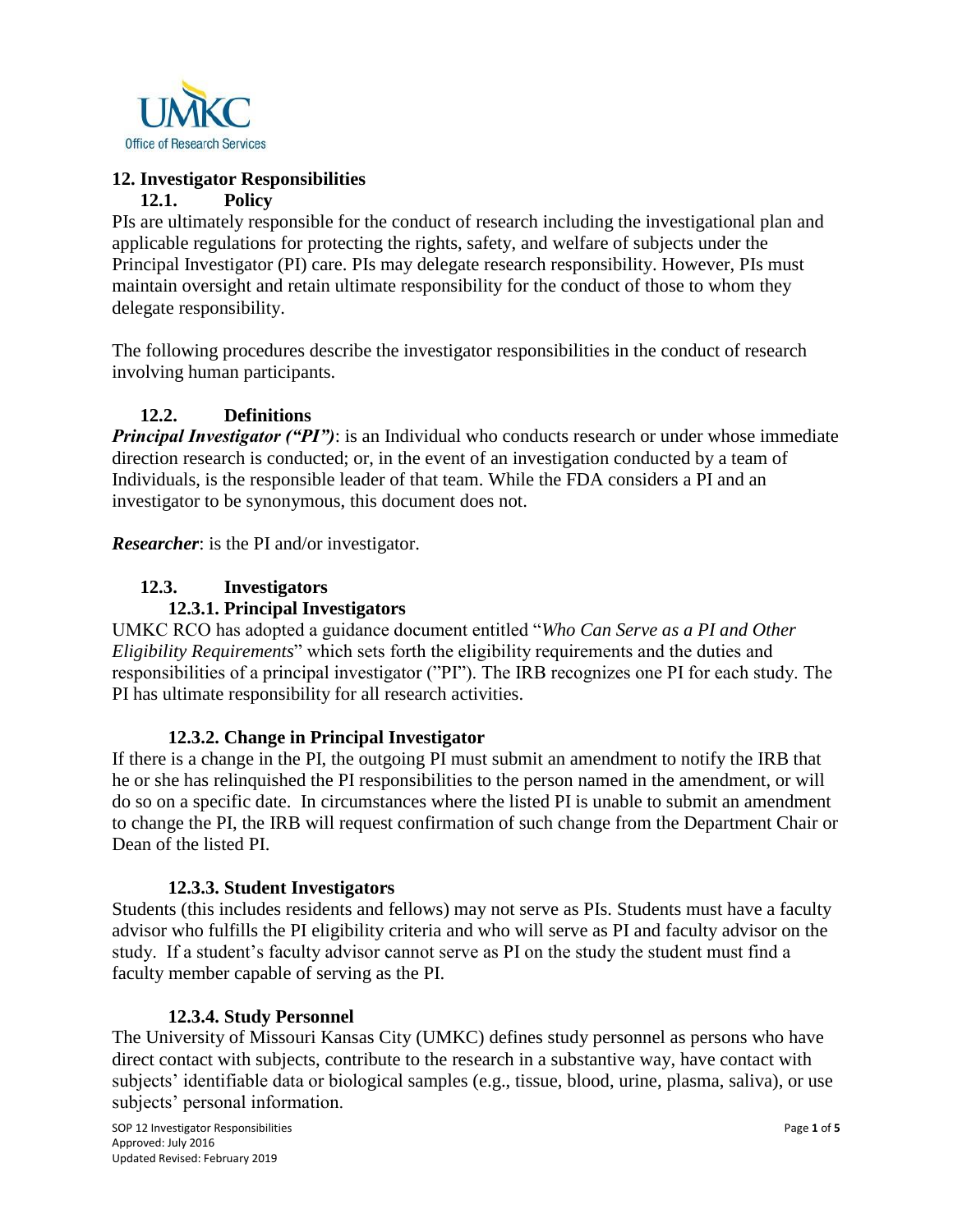

### **12.4. Responsibilities**

In order to satisfy the requirements of this policy, investigators who conduct research involving human subjects must:

- Develop and conduct research that is in accordance with the ethical principles in the Belmont report
- Develop a research plan that is scientifically sound;
- Have sufficient resources necessary to protect human subjects, including:
	- o Access to a population that would allow recruitment of the required number of subjects.
	- o Sufficient time to conduct and complete the research.
	- o Adequate numbers of qualified staff.
	- o Adequate facilities.
	- $\circ$  A process to ensure that all persons assisting with the research are adequately informed about the protocol and their research-related duties and functions.
	- o Availability of medical or psychological resources that subjects might require as a consequence of the research.
- Assure that all procedures in a study are performed with the appropriate level of supervision and only by Individuals who are licensed or otherwise qualified to perform such under the laws of Missouri and the policies of UMKC;
- Assure that all key personnel are educated in the regulatory requirements regarding the conduct of research and the ethical principles upon which they are based;
- Protect the rights and welfare of prospective subjects;
- Ensure that risks to subjects are minimized: (i) by using procedures which are consistent with sound research design and which do not unnecessarily expose subjects to risk, and (II) whenever appropriate, by using procedures already being performed on the subjects for diagnostic or treatment purposes
- Recruit subjects in a fair and equitable manner
- Obtain and document consent as required by the IRB and ensuring that no human subject is involved in the research prior to obtaining their consent;
- Have plans to monitor the data collected for the safety of research subjects;
- Protect the privacy of subjects and maintain the confidentiality of data;
- When some or all of the subjects are likely to be vulnerable to coercion or undue influence, such as children, prisoners, pregnant women, mentally disabled persons, or economically or educationally disadvantaged persons, include additional safeguards in the study to protect the rights and welfare of these subjects;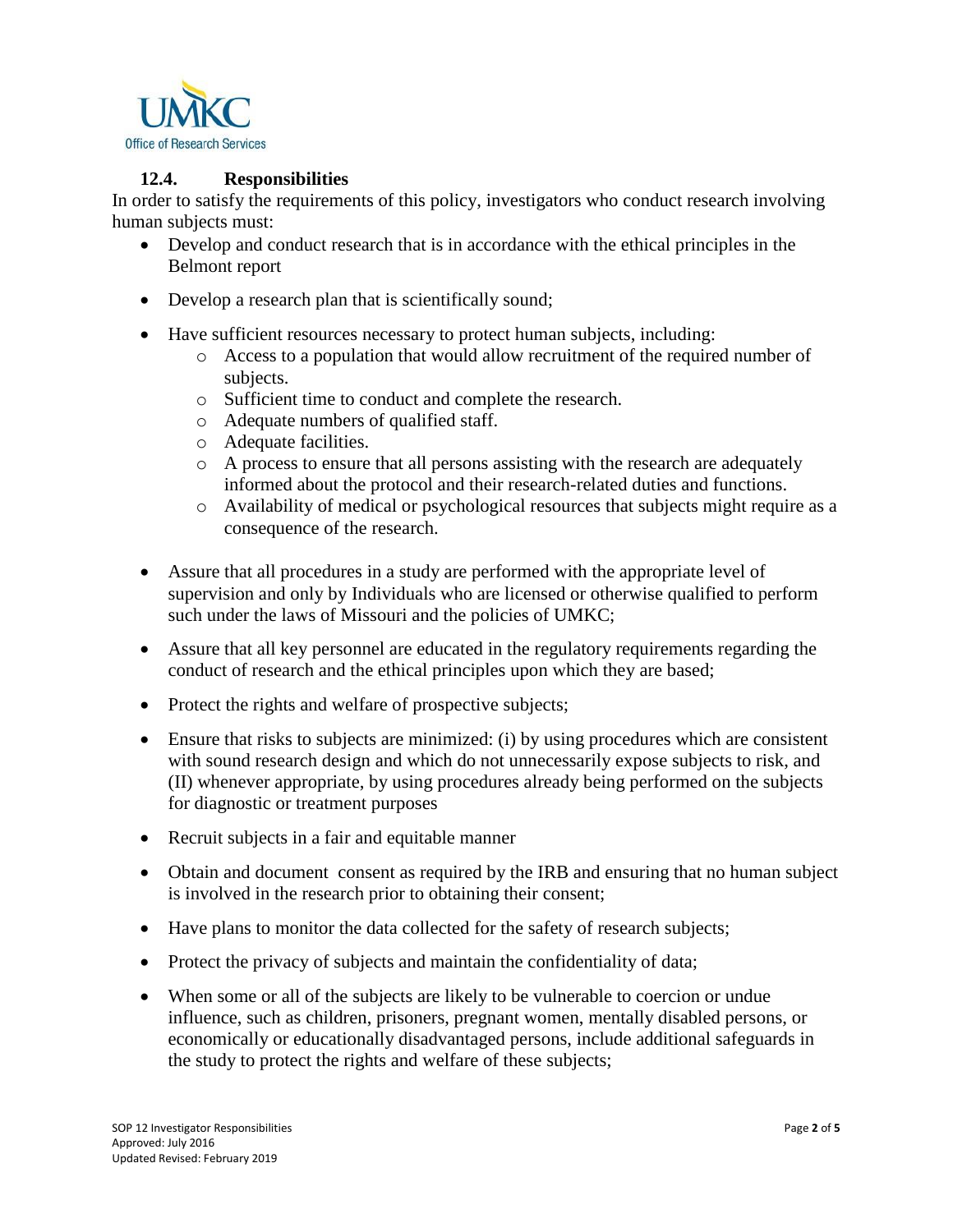

- Have a procedure to receive complaints or requests for additional information from subjects and respond appropriately,
- Ensure that pertinent laws, regulations, and institution procedures and guidelines are observed by participating investigators and study personnel;
- Ensure that all non-exempt research that includes human subjects receives IRB review and approval in writing before commencement of the research;
- Ensure that all exempt research receives determination in writing before commencement of the research.
- Comply with all IRB decisions, conditions, and requirements;
- Ensure that protocols receive timely continuing IRB review and approval;
- Report Unanticipated Problems involving risk to subjects or others or any other reportable events to the IRB (see section 8);
- Obtain IRB review and approval in writing before changes are made to approved protocols or consent forms;
- Seek IRB assistance when in doubt about whether proposed research requires IRB review;
- Be familiar with regulations & guidelines covering the scope of their research:

**Regulation and Guidelines:** FDA 312.53(c)(1); 21 CFR 312.60; 21 CFR 312.61; 21 CFR 312.62; 21 CFR 812.43(c)(4); 21 CFR 812.100; 21 CFR 812.140; AAHRPP III.1.B – G; III.2.C and D.

#### **12.5. Training / Ongoing Education of Investigators and Study Personnel**  As stated above, one component of a comprehensive HRPP is an education program for all Individuals involved with research subjects. UMKC is committed to providing training and an on-going educational process for investigators and members of their study personnel related to ethical concerns, Federal and state regulatory requirements and UMKC policies for the protection of human subjects. It is the responsibility of the PI to ensure that the study personnel is compliant with all initial and ongoing education as required by UMKC polices and regulatory requirements.

This requirement is mandatory regardless of funding sources. The requirements also apply to research that is considered exempt from IRB review.

Regulations & Guidelines: DHHS 45 CFR 46.102(d): 45 CFR 46.102(f); FDA 21 CFR50.3(c); 21 CFR 50.3(g); 21 CFR 50.3(j); 21 CFR 56.102(c); 21 CFR 56.102(l); AAHRPP III.2.A.

# **12.5.1. Orientation**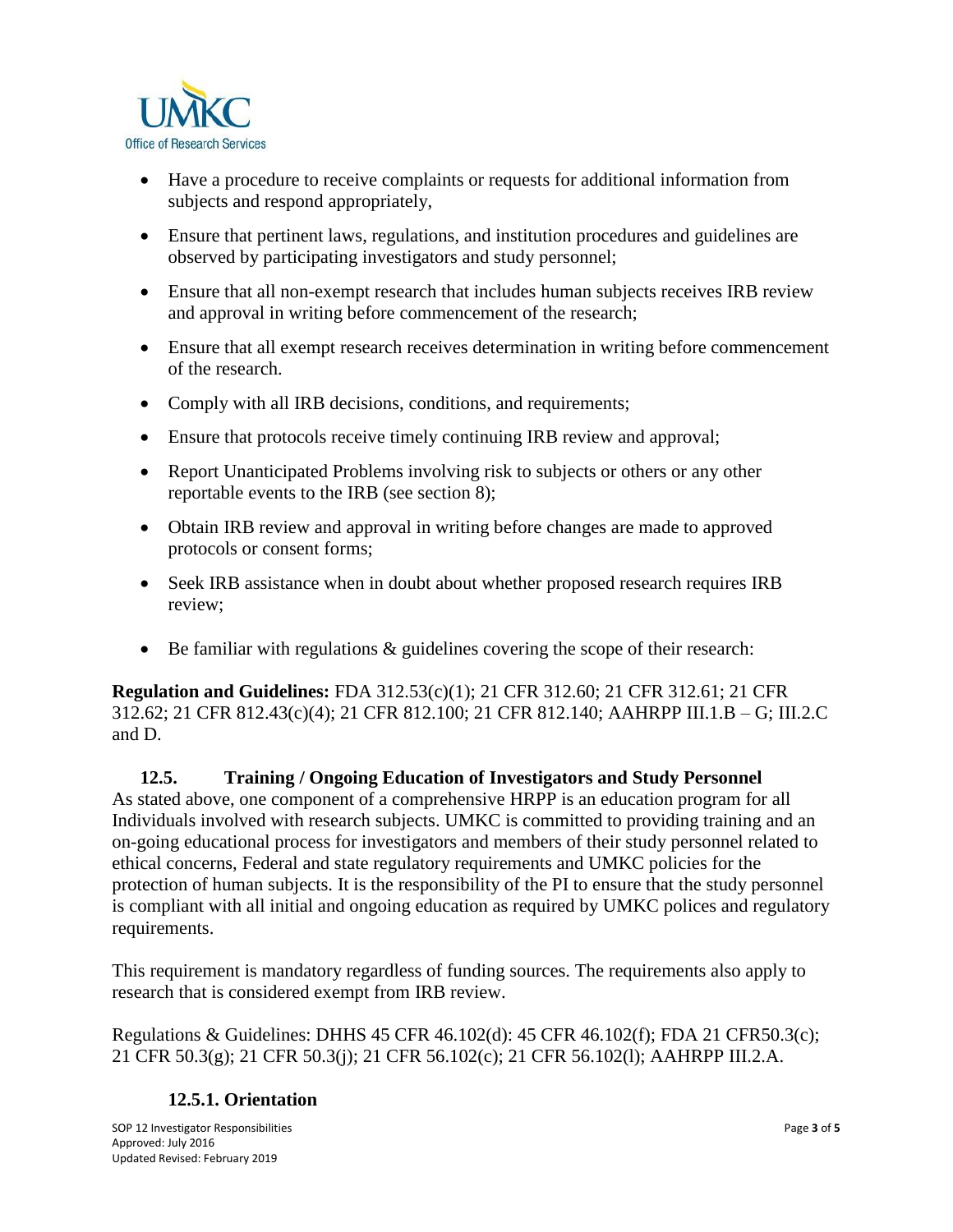

All PIs and study personnel are responsible for making themselves aware of the information found in the following sources:

- 1. UMKC's Standard Operating Policies and procedures for human research protection**;**
- 2. The Belmont Report: ethical principles and guidelines for the protection of human subjects of research;
- 3. Applicable Federal & State regulations

### **12.5.2. Initial Education**

The PI and study personnel must complete and submit the following prior to review of research applications:

 UMKC requires CITI basic course (Biomedical Investigator or Social Sciences Investigator (whichever is applicable to the research being conducted) in the protection of human research subjects or other human subjects education that has been approved by the RCO

New research protocols and **Applications for Continuing Review** will not be reviewed or receive final approval until all investigators and study personnel have completed the education requirements.

### **12.5.3. Continuing Education and Recertification**

All investigators and members of their study team must meet institution continuing education requirement every three (3) years after certification of initial education for as long as they are involved in human subject research. There is no exception to this requirement. Acceptable refresher modules at the CITI web-based training site must be completed. Investigators must submit evidence of continuing education prior to the expiration of their training certification. New research protocols and **Applications for Continuing Review** will not be reviewed for PIs who have not submitted satisfactory evidence of continuing education in human subjects research from CITI.

Investigators who are also IRB Chairs, IRB members, or RCO staff will satisfy the training requirements for IRB members and staff described in this policy under section 2.12.

# **12.5.4. Additional Resources**

The RCO will be available for scheduled in-services at departmental meetings. Also, human research protection information will be made available on the RCO website at [http://ORS.UMKC.edu/research-compliance/institutional-review-board-\(IRB\)](http://ors.umkc.edu/research-compliance/institutional-review-board-(irb)) Including links to, UMKC Policies and Procedures and Federal and State regulatory sites.

#### **12.5.5. Investigator Concerns**

Investigators who have concerns or suggestions regarding UMKC's HRPP should convey them to the RCO Director, IRB Chair, IO, or other responsible parties (e.g. College Dean, Departmental Chair, etc.) regarding the issue, when appropriate. The IO or RCO Director will research the issue, and when deemed necessary, convene the parties involved to form a response